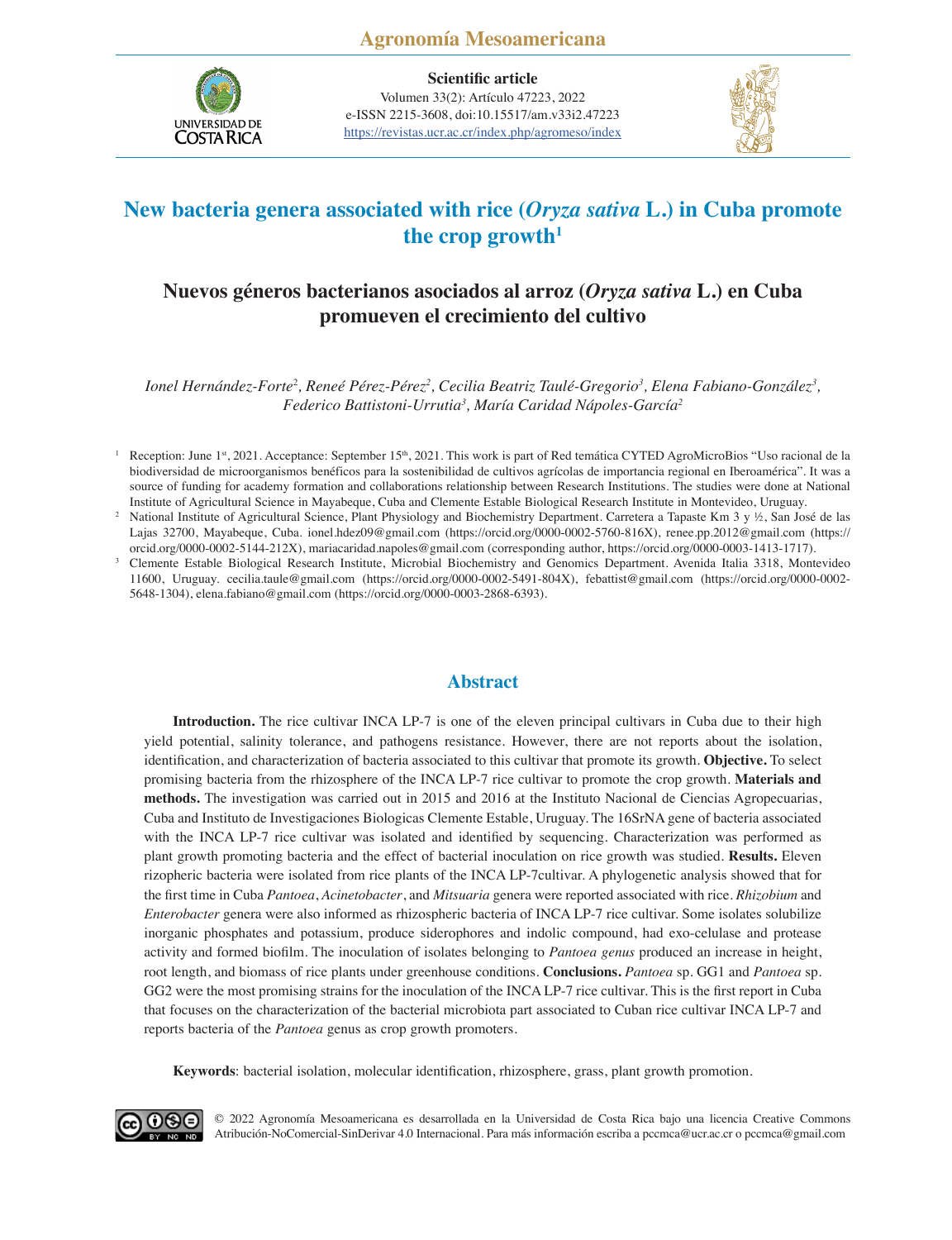### **Resumen**

**Introducción**. El cultivar de arroz INCA LP-7 es uno de los once cultivares principales de Cuba por su alto potencial de rendimiento, tolerancia a la salinidad y resistencia a patógenos. Sin embargo, no existen reportes sobre el aislamiento, identificación y caracterización de bacterias asociadas a este cultivar que promuevan su crecimiento. **Objetivo.** Seleccionar bacterias promisorias provenientes de la rizosfera del cultivar de arroz INCA LP-7 para promover el crecimiento del cultivo. **Materiales y métodos.** La investigación se realizó en el 2015 y el 2016 en el Instituto Nacional de Ciencias Agropecuarias, Cuba y en el Instituto de Investigaciones Biológicas Clemente Estable, Uruguay. Se aisló e identificó por secuenciación el gen *16SrNA* bacterias asociadas al cultivar de arroz INCA LP-7. Se realizó una caracterización como bacterias promotoras del crecimiento vegetal y se estudió el efecto de la inoculación bacteriana en el crecimiento del arroz. **Resultados.** Se aislaron once bacterias rizosféricas de plantas de arroz del cultivar INCA LP-7. Un análisis filogenético mostró que por primera vez en Cuba se reportaron los géneros *Pantoea*, *Acinetobacter* y *Mitsuaria* asociados con el arroz. Los géneros *Rhizobium* y *Enterobacter* también fueron informados como bacterias rizosféricas del cultivar de arroz INCA LP-7. Algunos aislados solubilizan fosfatos inorgánicos y potasio, producen sideróforos y compuestos indólicos, tuvieron actividad exocelulasa y proteasa y forman biopelículas. La inoculación de aislados pertenecientes al género Pantoea provocaron un incremento de la altura, longitud de las raíces y biomasa de plantas de arroz en condiciones de invernadero. **Conclusiones.** *Pantoea* sp. GG1 y *Pantoea* sp. GG2, fueron las cepas más promisorias para la inoculación del cultivar de arroz INCA LP-7. Este es el primer informe en Cuba que aborda la caracterización de parte de la microbiota bacteriana asociada al cultivar de arroz cubano INCA LP-7 e informa a bacterias del género *Pantoea* como promotoras del crecimiento del cultivo.

**Palabras clave:** aislamiento de bacterias, identificación molecular, rizosfera, gramíneas, promoción del crecimiento vegetal.

# **Introduction**

The consumption of rice (*Oryza sativa* L.) provides 20 % of daily calories to more than 3.5 billion people. In the last years, world cereal production increased by up to 130  $\%$ , but this is not enough to satisfy the increasing demand (Fahad et al., 2019). In Cuba, rice is a prioritized crop, since annual consumption is around 72 kg per capita, it is one of highest in Latin America. The imports are the main source of cereal supply in the country (Food and Agriculture Organization [FAO], 2019).

The development of new rice cultivars is a strategy to reduce the rice imports in Cuba. The Cuban cultivar INCA LP-7 has an average yield of 6.7-7.8 t ha-1. It is salinity tolerant and resistant to white mite (*Polyphagotarsonemus latus*) and the fungus *Pyricularia oryzae,* which are two pathogens causing significant damage to crop yields. These qualities have stimulated the distribution of this cultivar in more than 700 ha in the country (8 % of the total area dedicated to rice cultivation) and its commercialization in several countries of America (Pérez et al., 2015).

The mineral fertilization causes a significant increase in rice yield but carrying out this practice irrationally produces serious environmental problems (Vejan et al., 2016). The use of plant growth promoting bacteria (PGPB) is an alternative to mineral fertilization, especially in economically important crops such as rice. These bacteria promote plant growth by direct and indirect mechanisms. The phytostimulation and the increase of availability and absorption of nutrients are known as direct mechanisms. Within the indirect mechanisms, the PGPB can establish an antagonistic activity against phytopathogen by allelochemical compounds or they can induce a systemic resistance in the plant (Singh et al., 2017).

In Cuba, there are few studies about isolation and identification of bacterial community associated with rice. The genera *Bacillus*, *Pseudomonas*, *Burkholderia*, *Azospirillum*, *Azotobacter* and *Herbaspirillum* are highly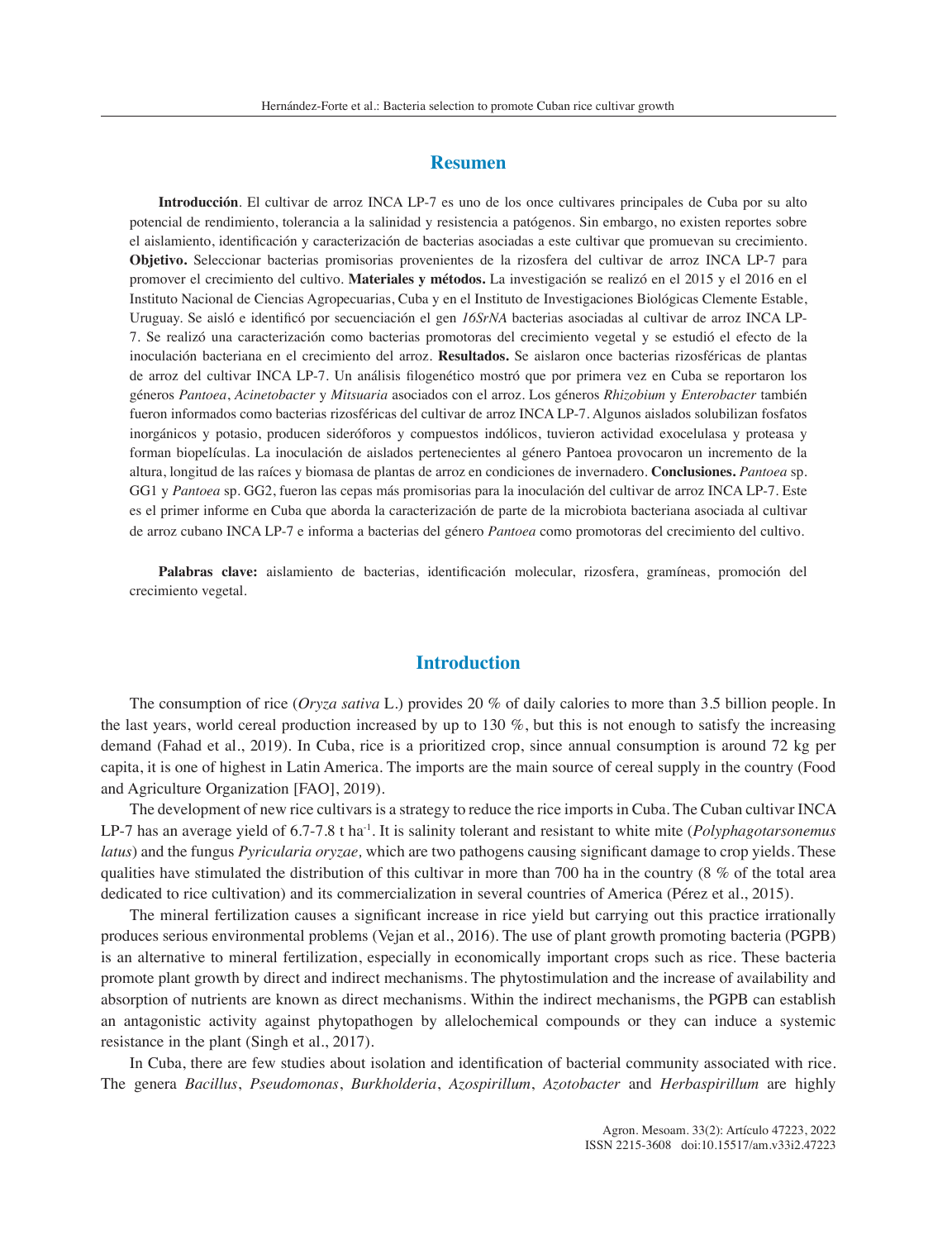present in the rhizosphere of the Cuban rice cultivars INCA LP-5 and J-104 (Rives et al., 2006; 2010; Tejera-Hernández et al., 2013). The genera *Acinetobacter*, *Enterobacter* and *Mitsuaria* were associated at rice in different edaphoclimatic conditions (Gandhi & Muralidharan, 2016; Suman et al., 2016; Zhang et al., 2018). There are few studies about the interaction of these genera with rice in Cuba. Some strains belonging to these genera promote the growth of grasses like wheat and rice, through nitrogen biological fixating and phosphate solubilizing (Mahato & Kafle, 2018). However, there are no studies about the identification of bacterial strains associated with rice cultivar INCA LP-7 that promote its growth. The objective of this research was to select promising bacteria from the rhizosphere rice cultivar INCA LP-7 to promote the crop growth.

# **Materials and methods**

### **Isolation and identification of bacteria associated to** *O. sativa* **cv. INCA LP-7**

Bacterial isolation was performed at the Department of Plant Physiology and Biochemistry of the Instituto Nacional de Ciencias Agricolas, Mayabeque, Cuba, between April to May 2015. The molecular identification of isolates was done at the Department of Microbial Biochemistry and Genomics of the Instituto de Investigaciones Biologicas Clemente Estable, Uruguay in October-November 2016.

### *Strains isolation from rice rhizosphere*

This research was part of a previous study that aimed to identify rhizobia associated with the *O. sativa* cultivar INCA LP-7 (unpublished). This cultivar was obtained from *in vitro* culture of mature rice seeds of the Amistad-82 in saline solution (NaCl 4000 ppm). Furthermore, it is one of the eleven planted in Cuba since it has high yield potential and moderate resistance to *Pyricularia oryzae*, the main rice pathogen in the country. In adition, this cultivar is salinity tolerant and the only one in Cuba resistant to white mite (*Polyphagotarsonemus latus*) (Pérez et al., 2015).

At the moment of isolation, the rice plants were 30 days old and were growing under flooded conditions, in a Petroferric Nodule Ferruginous Gleysol soil at Scientific and Technological Unit, Pinar del Rio, Cuba (22° 44' N, 83° 45' W, 60 m.a.s.l.). This soil, with no inoculation history, herbicide application or mineral fertilization, presented the following characteristics: high clay content, poor drainage, acid pH, high organic matter content, and low phosphorus, calcium, magnesium, sodium, and potassium contents (Hernández-Jiménez et al., 2015) (Table 1). The data were donated by Plant Nutrition and Biofertilization Laboratory of the Instituto Nacional de Ciencias Agricolas, Mayabeque, Cuba.

Five collecting site were established in  $3,200 \text{ m}^2$  of rice field following a W o zig-zag patron and four plants were collected in each collecting site (20 plants in total). The plants were extracted from the soil and stored in polyethylene bags at 4 °C. There were placed 10 g of rhizospheric soil were placed in Erlenmeyer flasks containing 100 mL of sterile distilled water and the suspension was kept under shaking conditions for 10 min at 60 rpm.

The roots were extracted and, from suspension, serial dilutions were made in sterile distilled water  $(10^{-1} \text{--} 10^{-6})$ . The isolation was performed by spreading culture from 0.1 mL of dilutions on plates with Yeast-Mannitol (LM) solid medium (g L<sup>-1</sup>: mannitol 10.0, yeast extract 0.5,  $K_2$ HPO<sub>4</sub> 0.5, MgSO<sub>4</sub> 7H<sub>2</sub>O 0.20, NaCl 0.1, CaCl<sub>3</sub> 0.15, agar 15.0) (Vincent, 1970) since it is the traditional medium for rhizobia isolation. The cultures were incubated at 29  $\pm$ 1 °C for ten days. The bacterial colonies were selected following cultural criteria reported for genus *Rhizobium*. It is large whitish colony (2-4 mm) and mucous presence (Vincent, 1970).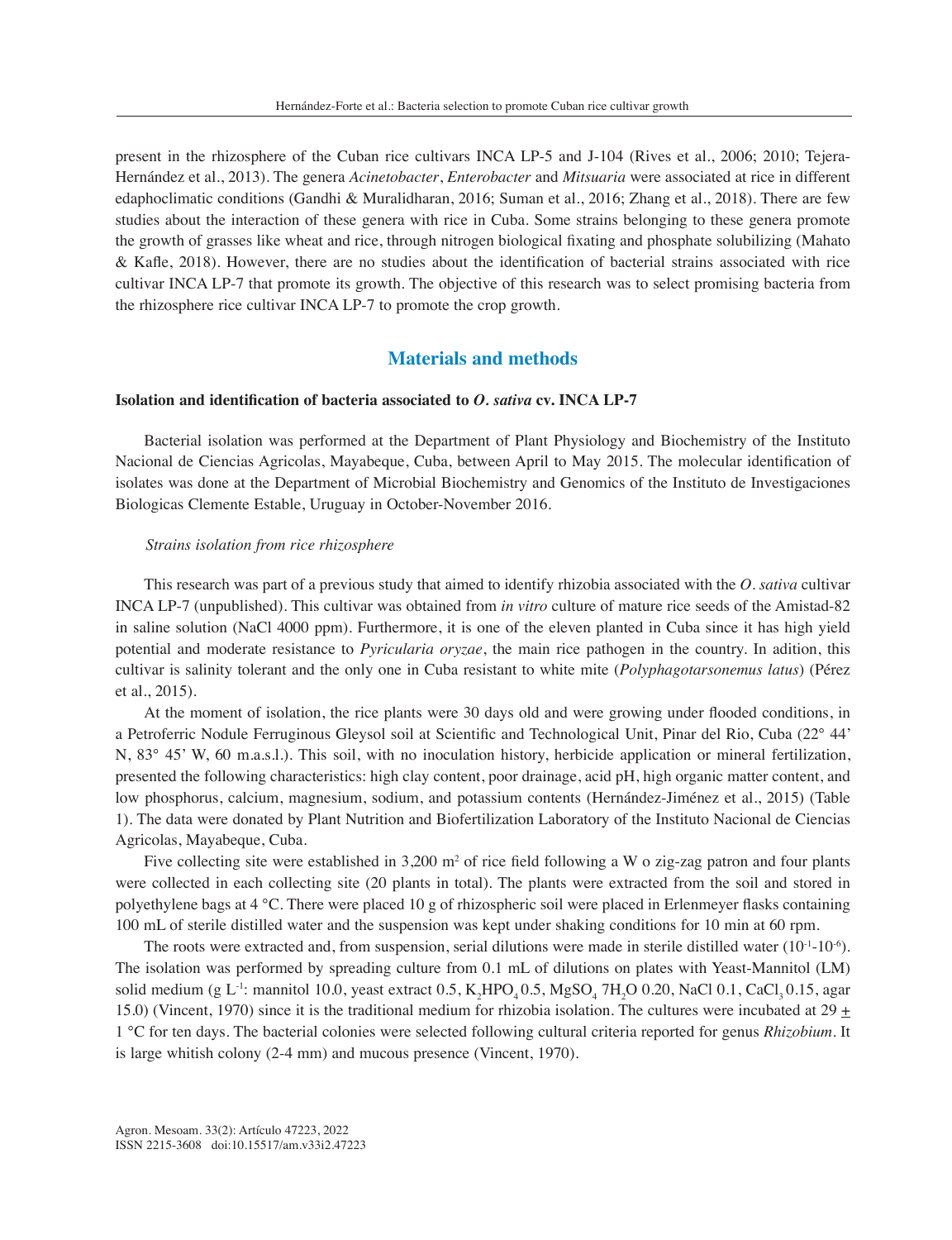**Table 1.** Chemical description of the Petroferric Nodule Ferruginous Gleysol soil where rice plants were cultured. Instituto Nacional de Ciencias Agricolas, Plant Nutrition and Biofertilization Laboratory, Mayabeque, Cuba, 2015.

**Cuadro 1.** Descripción química del suelo Gleysol Nodular Ferruginoso Petroférrico donde se cultivaron plantas de arroz (*Oryza sativa* L.). Instituto Nacional de Ciencias Agrícolas, Laboratorio de Nutrición Vegetal y Biofertilización, Mayabeque, Cuba, 2015.

|              | $P_{.}O_{.}$ (mg 100              | Organic matter | $Ca^{2+}$                  | $\mathbf{Mg}^{2+}$ | Na+           |               |  |  |  |
|--------------|-----------------------------------|----------------|----------------------------|--------------------|---------------|---------------|--|--|--|
| pH (KCI)     | $\frac{2}{9}$ $\frac{5}{1}$ soil) | $(\%)$         | cmol kg <sup>-1</sup> Soil |                    |               |               |  |  |  |
| $5.31 + 0.5$ | $6.60 + 0.8$                      | $4.08 + 0.9$   | $5.80 + 0.3$               | $2.88 + 0.6$       | $0.19 + 0.07$ | $0.15 + 0.08$ |  |  |  |

#### *16S rRNA amplification, sequencing and phylogenetic analysis*

The *16S rRNA* gene of the isolates was PCR-amplified and sequenced as described by Mareque et al. (2015). For the amplification, the universal primers Eub27f (5'-AGAGTTTGATCMTGGCTCAG-3') and Eub1492r (5-TACGGYTACCTTGTTACGACTT-3) were used. The quality of sequences obtained were checked in the FinchTV program (v.1.4.0) (Geospiza, Inc.), using as an acceptance criterion a quality value equal to or higher than 20 per base. The sequences were assembled using the DNA Baser Sequence Assembler software (v. 4.10.1.13) (Heracle BioSoft SRL, 2020) and the consensus sequences obtained for the isolates were deposited in GenBank under the corresponding accession numbers.

The closest type strains sequences were selected and obtained by comparing the consensus sequences with the database of National Center for Biotechnology Information (NCBI) database. Sequence alignments were performed using ClustalW multiple sequence alignment tool (Gómez-Padilla et al., 2017), in the MEGA-X software (v. 10.0.4) (Kumar et al., 2018). The phylogenetic tree was generated using the same program by the Maximum-Likelihood statistical method, with 1000 bootstrap replicates and the Tamura-Nei substitution model with a discrete Gamma distribution. The boostrap value in which the associated taxa clustered together is shown next to the branches. The tree is drawn to scale, with branch lengths measured in the number of substitutions per site. *Bacillus campisalis* SA2-6 was used as the outgroup.

#### **Screening for Plant Growth Promoters traits**

The characterization of strains from rice rhizosphere was performed. Phosphate and potassium solubilizing, indolic compounds production, hydrolytic activity, and biofilm formation was evaluated. All this experiment was carried out in October-November 2016

### *Phosphate and potassium solubilizing capabilities and siderophore production*

The bacteria were grown in Tryptone-Yeast (TY) medium (g  $L^{-1}$ : Tryptone 5.0, yeast extract 3.0, CaCl<sub>2</sub> 0.68) with an optical density of  $0.2$  at  $620$  nm. In triplicate,  $10 \mu L$  of each culture were spotted in GL glucose-rich medium supplemented with calcium and phosphates salts (g  $L^{-1}$ : glucose 10.0, yeast extract 2.0, agar 15.0 and two salt solutions:  $K_2HPO_4$  10 % 50 mL L<sup>-1</sup>, CaCl 10 % 100 mL L<sup>-1</sup>; pH medium 5.8) and National Botanical Research Institute's phosphate (NBRIP) medium (g L<sup>-1</sup>: glucose 10.0, Ca<sub>3</sub>(PO<sub>4</sub>)<sub>2</sub> 5.0, MgCl<sub>2</sub> 6H<sub>2</sub>O 5.0, MgSO<sub>4</sub> 7H<sub>2</sub>O 0.25, KCl 0.2,  $(NH_4)_2SO_4$  0.1, agar 18.0) to evaluate the phosphate solubilization capacity; whereas Aleksandrov medium (g L<sup>-1</sup>: sucrose 10.0, K<sub>2</sub>HPO<sub>4</sub> 1.5, MgSO<sub>4</sub> 7H<sub>2</sub>O 0.5, CaCO<sub>3</sub> 1.0 g, agar 15.0 pH medium 7.5) was used to evaluate the potassium solubilization. In both assays, positive strains were detected by the presence of a translucent halo around the colony after 72 h of growth at 30 °C. In that moment, translucent halos on the NBRIP medium were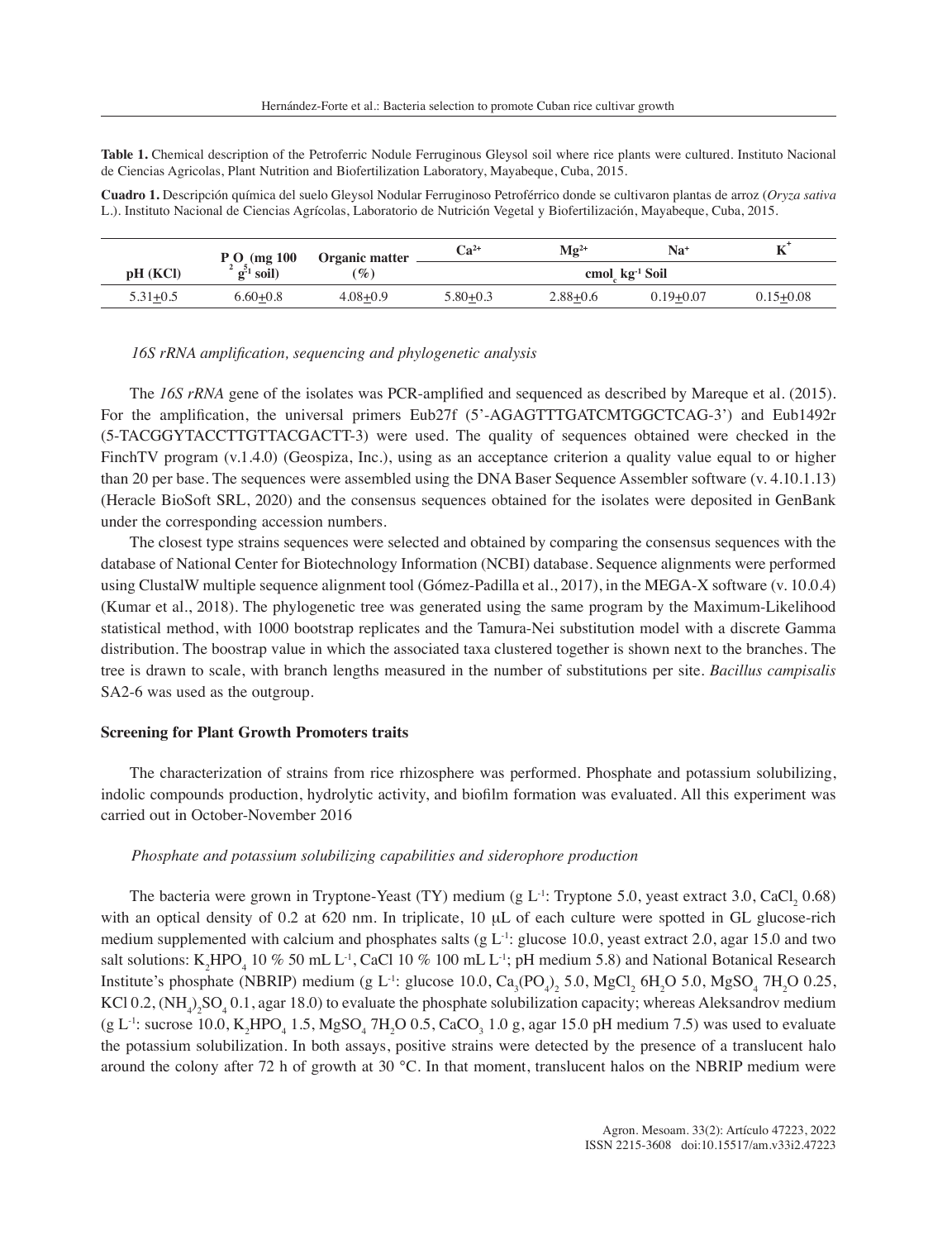measured (cm) and the solubilizing index was calculated. *Pantoea* sp. UYSB45 was used as a positive control for phosphate and potassium solubilization (Mareque et al., 2015).

Siderophore-producing bacteria were detected using the chromeazurol agar (CAS) assay (Schwyn & Neilands, 1987). The bacterial strains were grown in TY medium for 16 h and aliquots of 10 μL of bacteria inoculum were put on the CAS medium. Positive strains were detected by the presence of a yellow halo around the colony after 72 h of growth at 30 °C. *Herbaspirillum seropedicae* Z67 was used as positive control.

#### *Indolic compounds production*

The colorimetric method was used to test the entire collection of isolates with the aim to detect the production of indolic compounds as described previously (Taulé et al., 2011). The strains were grown in TY medium with and without tryptophan (200 μg mL<sup>-1</sup>) as inductor of synthesis to indolic compounds. Positive strains were detected by pink coloration of medium after 72 h of growth at 30 °C. *Gluconoacetobacter diazotrophicus* Pal5 was used as positive control. This determination was carry out twice and three replicates per strain were used.

### *Hydrolytic activity*

For determination of exo-celulase, hemicellulase and protease activities, the isolates were grown in plates containing TY solid medium supplemented with 0.2 % carboximetil cellulase or 0.5 % Avicel (Sigma-Aldrich, Germany) (Kim et al., 2008), respectively. In the case of protease activity detection, plates containing Triptone-Soy Agar diluted medium (1:100) were supplemented with 10 % (w/v) of skimmed milk (Martínez-Rosales & Castro-Sowinski, 2011). Positive strains, producing exo-celulase, hemicellulose, and protease enzymes, were detected by the presence of a yellow halo around the colony after 48 h growing at 30 °C. Strain *Acinetobacter* sp. UYSB41 (Mareque et al., 2015) was used as positive control in hemicellulase and cellulase hydrolysis assays and the strain *Pseudomonas* sp. UYFA214 (de los Santos et al., 2015) for protease activity.

#### *Biofilm formation*

Biofilm formation was detected using the crystal violet (CV) staining method. Isolates were first grown at 30 °C with agitation, in 96-microwell plates containing 200 μL of TY medium, until an optical density of 0.2 at 620 nm. Plates were then incubated 48 h at 30 °C without agitation, the supernatant was removed, and the plates were washed with phosphate buffered saline. For staining, a 0.1 % (w/v) CV solution was added (200 μL per well) and the plates were incubated for 20 min. The CV excess was removed by washing the plates under running tap water while the bound CV was released from the cells by adding 200  $\mu$ L of 95 % (v/v) ethanol. The suspension absorbance was measured at 570 nm. All steps were carried out at room temperature (Peeters et al., 2008).

#### **Effect of bacterial inoculation in rice growth**

Inoculation assays were conducted out only with the more promising strains according the screening for plant growth promoters' traits and the assays were done twice. Thus the treatment's number was ajusted to the selected strains. The experiment was carried out in February-June 2016. Seeds of *O. sativa* cv. INCA LP-7, donated for Scientific and Technological Unit, Pinar del Rio, Cuba; were surfaced disinfected according to García et al. (2008), using sodium hypochlorite. The disinfected seeds were placed in Petri dishes containing  $0.8\%$  (w/v) agar in water and incubated in the dark at 30 ºC, for three days. Three seedlings were sown into a pot containing 1.2 kg of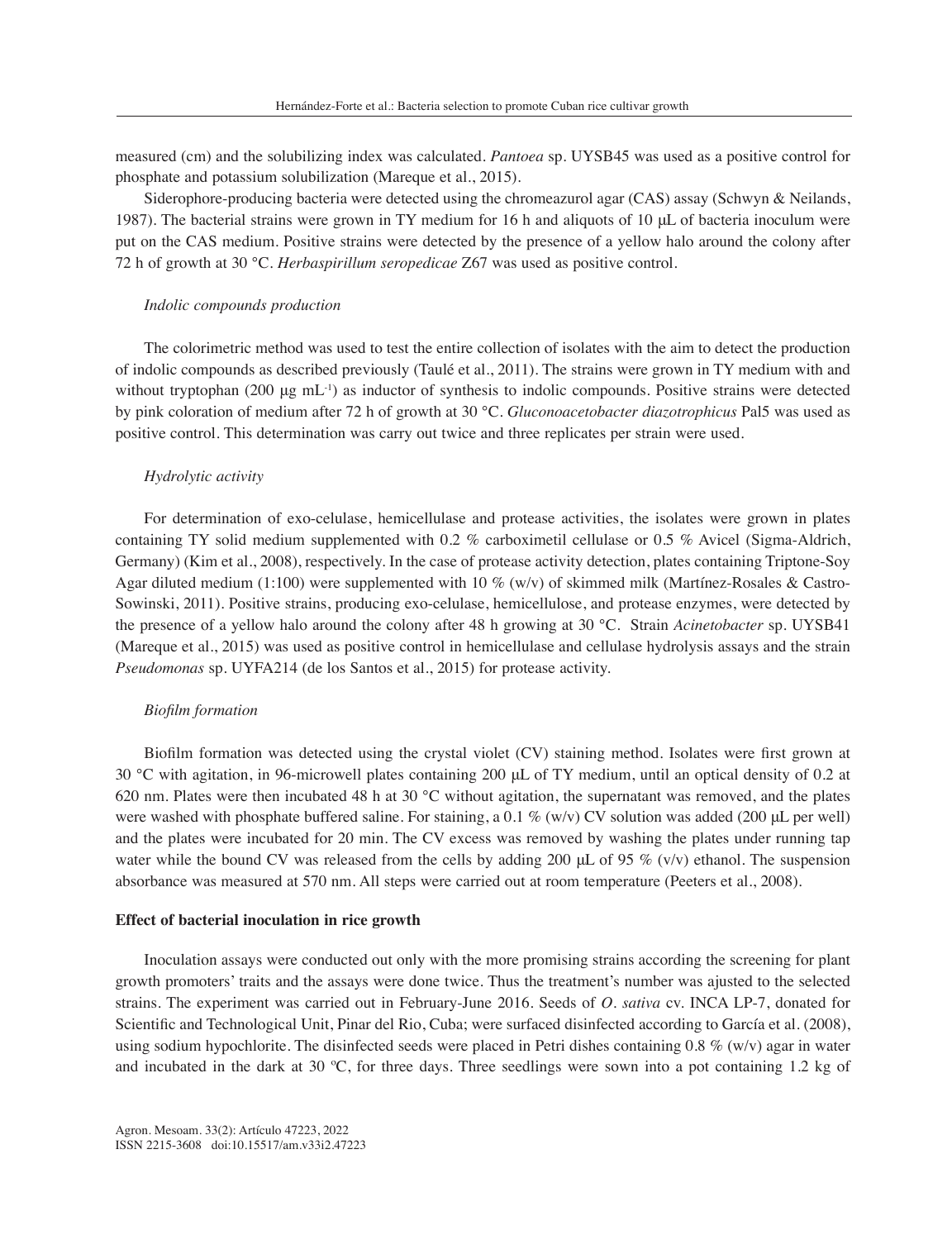Petroferric Nodule Ferruginous Gleysol soil (non-sterile) as substrate. Non-sterile soil was used since the interest that to know the inoculation effect in presence of the resident microbiota in the same soil that the strains come from.

The soil substrate presents the following characteristics: high clay content, poor drainage, acid pH, high organic matter content, and low phosphorus, calcium, magnesium, sodium and potassium contents (Hernández-Jiménez et al., 2015) (Table 2). The dates were obtained in Plant Nutrition and Biofertilization Laboratory of the Instituto Nacional de Ciencias Agricolas, Mayabeque, Cuba.

**Table 2.** Chemical description of the subtract of the Petroferric Nodule Ferruginous Gleysol soil used in rice plant inoculation (*Oryza sativa* L.). assays. Instituto Nacional de Ciencias Agricolas, Plant Nutrition and Biofertilization Laboratory, Mayabeque, Cuba, 2015.

**Cuadro 2.** Descripción química del sustrato de suelo Gleysol Nodular Ferruginoso Petroférrico utilizado en ensayos de inoculación de plantas de arroz (*Oryza sativa* L.). Instituto Nacional de Ciencias Agrícolas, Laboratorio de Nutrición Vegetal y Biofertilización, Mayabeque, Cuba, 2015.

| pH (KCl)      | Organic matter | $P_2O_{\epsilon}$ (mg 100 | $Ca2+$           | $\mathbf{Mg}^{2+}$ | $Na^{2+}$<br>$\mathbf{K}^+$ |               |  |
|---------------|----------------|---------------------------|------------------|--------------------|-----------------------------|---------------|--|
|               | $(\%)$         | $g^{-1}$ soil)            | $\pmod{kg^{-1}}$ |                    |                             |               |  |
| $6.57 + 0.27$ | $3.05 + 0.70$  | $75.1 + 6.5$              | 11.62+0.97       | $4.75 + 0.1$       | Traces                      | $0.80 + 0.02$ |  |

The pots were placed in trays with diluted Hoagland nutrient solution (1:2) and were maintained under this condition during the experiment. Different trays were used for each treatment avoided contamination between treatments. Each seedling was inoculated with 300  $\mu$ L (5x10<sup>o</sup> CFU mL<sup>-1</sup>) of each bacterial strain grown in liquid TY medium. A negative control without bacterial inoculation and fertilization was included. At 7 days' post inoculation (dpi), two plants were discarded and only one per pot was grown, to allow adequate plant development, principally in posterior moments of experiment.

The plants grew under greenhouse following a randomized design and using 10 replicates per treatment. Plants were grown with a photoperiod of 12 h light / 12 h darkness conditions during 50 days. At that time, plants were harvested and plant height (cm) and root length (cm) were determined with a graduated ruler. Furthermore, the biomass  $(g)$  of roots and aerial parts dried at 70 °C until constant weight was recorded, using an analytical balance.

#### **Statistical analysis**

Data from the screening for phosphate solubilizing ability, indolic compound, and rice growth in greenhouse conditions were subjected to normality test (Bartlett test) and variance homogeneity (Kolmogorov-Smirnov test). Simple classification analysis of variance was applied, with the Tukey HSD mean comparison test for  $p<0.05$ . The Statgraphic Plus version 5.0 software was used for the statistical processing of the data and the Microsoft Excel 2016 program for its representation.

### **Results**

### **Proteobacteria strains reside in the rhizosphere of rice cultivar INCA LP-7**

The partial *16S rRNA* sequencing and phylogenetic analysis showed that isolates belong to Proteobacteria class and were distributed in five genera: *Rhizobium*, *Mitsuaria*, *Acinetobacter*, *Enterobacter* and *Pantoea* (Table 3).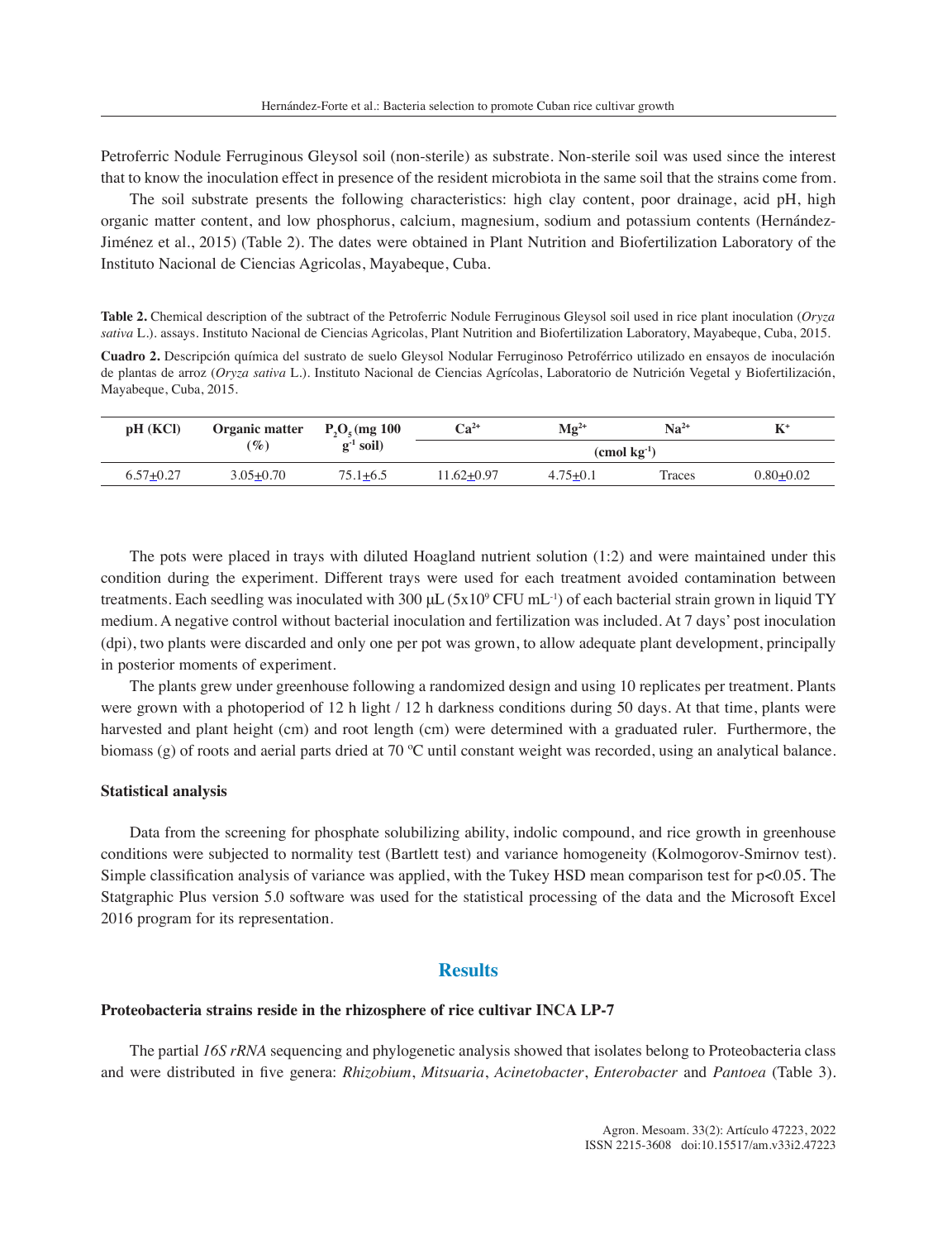**Table 3.** *16S rRNA* nucleotide sequence similarities of bacterial isolates from rice (*Oryza sativa* L.) cv. INCA LP-7. Microbial Biochemistry and Genomics Laboratory, Montevideo, Instituto Nacional de Ciencias Agricolas Clemente Estable, Uruguay. 2016.

**Cuadro 3.** Similitud de la secuencia nucleotídica del gen *ARNr 16S* de cepas bacterianas provenientes de arroz (*Oryza sativa* L.) cv. INCA LP-7. Laboratorio de Bioquímica y Genética Microbiana, Instituto de Investigaciones Biológicas Clemente Estable, Montevideo, Uruguay. 2016.

|                  | <b>Isolate</b>                                                                |          |                                           |             |          |         |                                     |  |
|------------------|-------------------------------------------------------------------------------|----------|-------------------------------------------|-------------|----------|---------|-------------------------------------|--|
| <b>Name</b>      | <b>Identification</b> <sup>a</sup><br><b>Accession</b><br>number <sup>b</sup> |          | <b>Name</b><br><b>Accession</b><br>number |             | Coverage | E value | <b>Maximum</b><br>Identity $(\%)^d$ |  |
| 1AA              | <i>Rhizobium</i> sp.                                                          | MT759825 | Rhizobium alamii LMG<br>24466             | MF977621.1  | 99 $%$   | 0.0     | 98.6 (1323/1341)                    |  |
| 1DD1             | Pantoea sp.                                                                   | MT759826 |                                           |             | $100\%$  | 0.0     | 99.7 (1311/1315)                    |  |
| 1DD <sub>2</sub> | Pantoea sp.                                                                   | MT759827 |                                           |             | $100\%$  | 0.0     | 99.8 (1238/1240)                    |  |
| II2              | Pantoea sp.                                                                   | MT759834 |                                           |             | 100 $%$  | 0.0     | 99.6 (1231/1235)                    |  |
| 50               | Pantoea sp.                                                                   | MT759830 | Pantoea dispersa DSM<br>30073             | AB907780.1  | $100\%$  | 0.0     | 99.7 (1310/1314)                    |  |
| GG1              | Pantoea sp.                                                                   | MT759832 |                                           |             | $100\%$  | 0.0     | 97.1 (1238/1275)                    |  |
| GG <sub>2</sub>  | Pantoea sp.                                                                   | MT759833 |                                           |             | $100\%$  | 0.0     | 99.7 (1238/1241)                    |  |
| 4S               | Pantoea sp.                                                                   | MT759828 |                                           |             | $100\%$  | 0.0     | 99.7 (1238/1241)                    |  |
| 3W               | Acinetobacter sp.                                                             | MT764778 | Acinetobacter lwoffii JCM<br>6840         | NR 113346.1 | $100\%$  | 0.0     | 99.0 (1346/1359)                    |  |
| $II3$            | Mitsuaria sp.                                                                 | MT759835 | Mitsuaria noduli HZ7                      | NR_159302.1 | 100 $%$  | 0.0     | 98.7 (1175/1190)                    |  |
| 5FF1             | Enterobacter sp.                                                              | MT759829 | Enterobacter cloacae<br>LMG 2683          | NR 044978.1 | 99 %     | 0.0     | 99.8 (1206/1208)                    |  |

aTaxonomic identification based on the 16S rRNA gene similarity. / <sup>a</sup>Identificación taxonómica basada en la similitud del gen ARNr 16S. <sup>b</sup>Accession number of consensus sequences deposited in GenBank. / <sup>b</sup>Número de accesión de la secuencia consenso depositada en el GenBank,

First reference strain that appears in the BLASTn with the highest percentage of identity. / Primera cepa de referencia que aparece en el BLASTn con mayor porcentaje de identidad.

d Fractions in parentheses represents the number of identical nucleotides over the total of compared nucleotides / <sup>d</sup> Dentro del paréntesis aparece el número de nucleótidos idénticos en relación al total de nucleótidos comparados.

Results indicated that only isolate 1AA belonged to genus *Rhizobium* and formed a well-supported cluster closely related to some type strains of *Rhizobium* (Figure 1) and with a 98.66 % of identity with *Rhizobium alamii* LMG 24466T (Table 3).

The strains II3, 3W and 5FF1 were closely related to the type strains *Mitsuaria noduli* HZ7<sup>T</sup> , *Acinetobacter lwoffii* JCM 6840<sup>T</sup> and *Enterobacter cloacae* ATCC 23373<sup>T</sup>, respectively (Figure 1, Table 3). The other seven strains were related with *Pantoea* genus and were closely related to the reference strain *Pantoea dispersa* DSM  $30073<sup>T</sup>$  (Figure 1) with a high percentage of identity (Table 3).

# **Bacteria strains from rice plants cultivar INCA LP-7 have biofertilization, phytostimulation and plant infection potentialities**

The characterization of the eleven rizospheric strains allowed distinguishing some potentialities as PGPB. The results showed that 54.5 % and 27.3 % of them solubilized calcium phosphate in NBRIP and GL media, respectively; since translucent halos around the growth were showed (Table 4).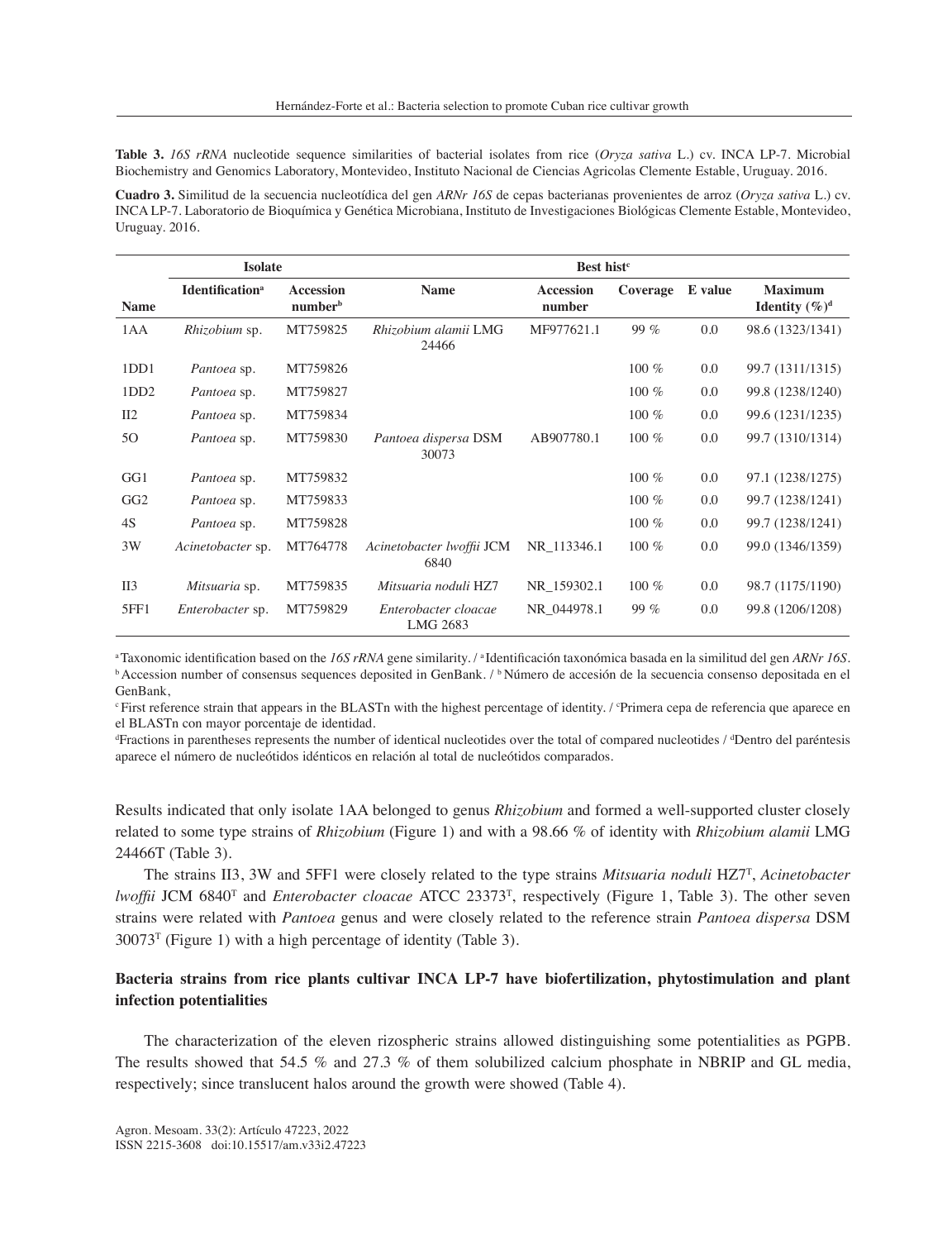

**Figure 1.** Phylogenetic tree with eleven 16SrRNA sequences of the ARNr16S gene of bacteria from the rhizosphere rice plants (*Oryza sativa* L.), cultivar INCA LP-7. Instituto de Investigaciones Biologicas Clemente Estable, Microbial Biochemistry and Genomics Laboratory, Montevideo, Uruguay. 2016.

**Figura 1.** Árbol filogenético con once secuencias del gen *ARNr16S* de bacterias provenientes de la rizosfera de plantas de arroz (*Oryza sativa* L.) cultivar INCA LP-7. Instituto de Investigaciones Biológicas Clemente Estable, Laboratorio de Bioquímica y Genómica Microbiana, Montevideo, Uruguay. 2016.

Strains 1DD2, GG1, and GG2 solubilized the salt in both media used. The size of halos observed around the strains 1DD1, 1DD2, 5O, GG1, GG2, and 5FF1 were similar to that obtained for *Pantoea* sp. UYSB45 used as positive control (Table 4).

The 54.5 % of the strains produced siderophores and 63.6 % indole compounds. The strain *G. diazotrophicus* PAL5 produced higher indolic compound than the rest of strains in culture medium with tryptophan (Table 4). The results showed other PGP potentialities such as potassium solubilizing (strain 3W) and exo-cellulase (strain 4S) and protease activity (stain 1DD1). Hemicellulase activity was not detected in any isolates.

The 72.7 % of strains formed biofilms in 96-microwell plates. The strain 1AA did not show any of attributes, and the strains 4S and II2 only one; so, they were not used in subsequent experiments.

### *Pantoea* **promote the rice plants cultivar INCA LP-7 growth in greenhouse conditions**

Three strains (1AA, 4S and II2) were fewer promising bacteria according the screening for plant growth promoters' traits. Only eight strains were used in inoculation assay and control plants without bacterial inoculation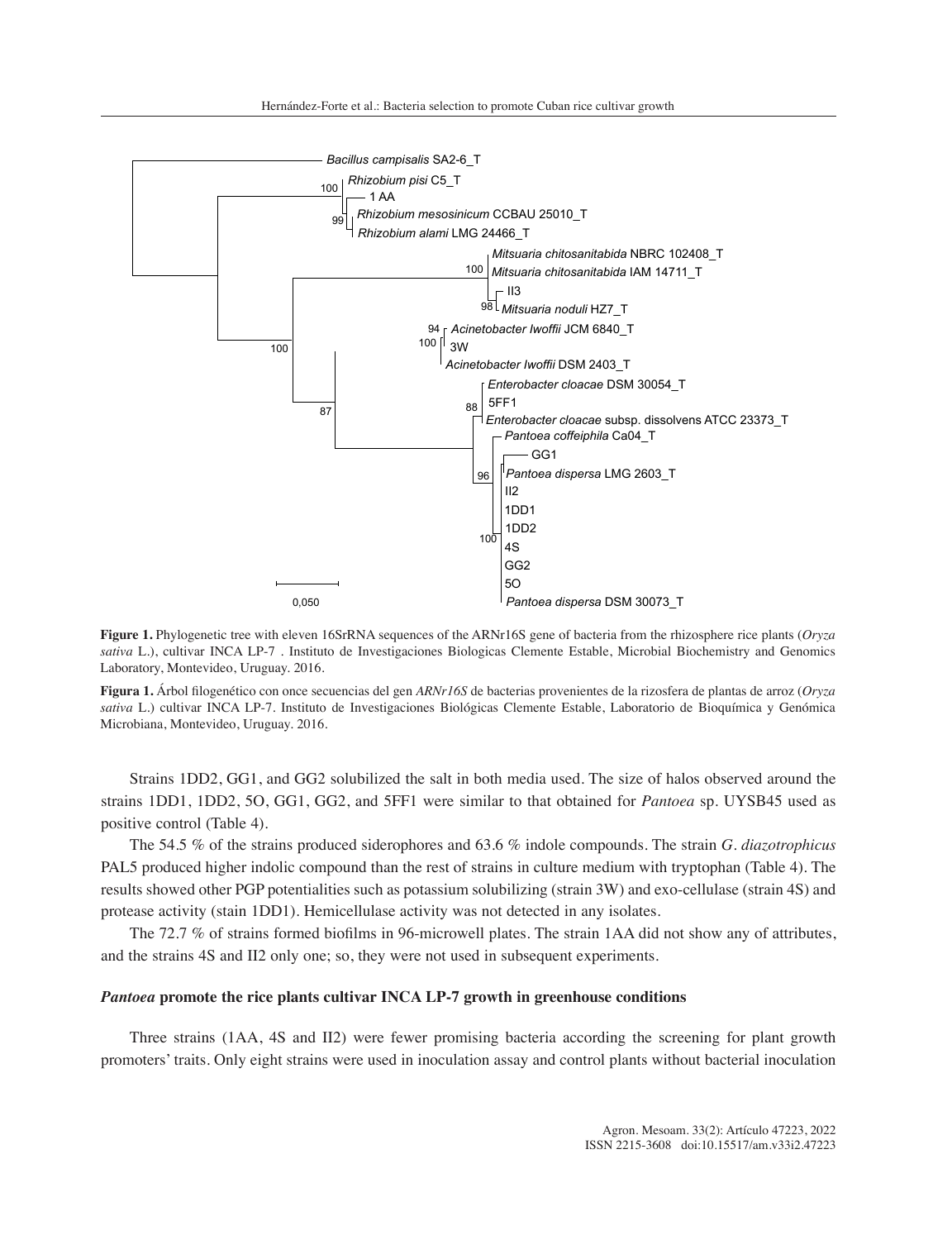**Table 4.** Plant growth promotion attributes of bacterial isolates from rice (*Oryza sativa* L.) cv. INCA LP-7. Instituto de Investigaciones Biologicas Clemente Estable, Microbial Biochemistry and Genomics Laboratory, Montevideo, Uruguay. 2016.

**Cuadro 4.** Atributos de promoción de crecimiento vegetal de los aislados bacterianos provenientes de arroz (*Oryza sativa* L.) cv. INCA LP-7. Instituto de Investigaciones Biológicas Clemente Estable, Laboratorio de Bioquímica y Genómica Microbiana, Montevideo, Uruguay. 2016.

|                         |                                    |                                                                               | <b>Biofertilization and Phytostimulation</b>        |                          |                          |                                       |                | <b>Infection</b> |                          |        |  |  |
|-------------------------|------------------------------------|-------------------------------------------------------------------------------|-----------------------------------------------------|--------------------------|--------------------------|---------------------------------------|----------------|------------------|--------------------------|--------|--|--|
|                         | <b>Identification</b> <sup>a</sup> | <b>Phosphate Solubilization</b>                                               |                                                     | Solubili-                | Sidero-                  | <b>Indolic</b>                        | Exo-ce-        |                  | Hemice- Protease Biofilm |        |  |  |
| <b>Isolate</b>          |                                    | <b>National Botanical</b><br><b>Research Institute's</b><br>Phosphate medium* | <b>Glucose</b><br>veast ex-<br>tract rich<br>medium | zation K                 | phores                   | Compound<br>$(\mu g \text{ mL}^{-1})$ | <b>llulase</b> | <b>Ilulase</b>   |                          |        |  |  |
| 1AA                     | Rhizobium                          |                                                                               |                                                     |                          |                          | 0.0c                                  |                |                  |                          |        |  |  |
| 1DD1                    | Pantoea                            | 1.6                                                                           |                                                     |                          | $+$                      | 24.4 b                                |                |                  | $+$                      | $^{+}$ |  |  |
| 1DD <sub>2</sub>        | Pantoea                            | 1.4                                                                           | $^{+}$                                              |                          | $^{+}$                   | 25.2 <sub>b</sub>                     |                |                  |                          | $^{+}$ |  |  |
| 4S                      | Pantoea                            | $\equiv$                                                                      |                                                     |                          | $\overline{\phantom{m}}$ | 0.0c                                  | $^{+}$         |                  |                          |        |  |  |
| 50                      | Pantoea                            | 1.6                                                                           |                                                     |                          | $+$                      | 26.9 <sub>b</sub>                     |                |                  | ٠                        | $^{+}$ |  |  |
| GG1                     | Pantoea                            | 1.5                                                                           | $+$                                                 |                          | $+$                      | 23.8 b                                |                |                  | $\overline{a}$           | $^{+}$ |  |  |
| GG <sub>2</sub>         | Pantoea                            | 1.6                                                                           | $+$                                                 |                          | $^{+}$                   | 25.3 <sub>b</sub>                     |                |                  | ٠                        | $^{+}$ |  |  |
| II2                     | Pantoea                            | $\overline{a}$                                                                |                                                     |                          | $\sim$                   | 0.0c                                  |                |                  | $\overline{a}$           | $^{+}$ |  |  |
| 5FF1                    | Acinetobacter                      | 1.7                                                                           |                                                     |                          | $+$                      | 0.0c                                  |                |                  | ٠                        | $^{+}$ |  |  |
| 3W                      | Mitsuaria                          |                                                                               |                                                     | $^{+}$                   | $\equiv$                 | 24.6 <sub>b</sub>                     |                |                  |                          |        |  |  |
| II3                     | Enterobacter                       | $\equiv$                                                                      | $\qquad \qquad -$                                   |                          |                          | 21.4 b                                | $\sim$         | ٠                | $\equiv$                 | $^{+}$ |  |  |
|                         |                                    |                                                                               |                                                     | <b>Reference strains</b> |                          |                                       |                |                  |                          |        |  |  |
| Pantoea sp. UYSB45      |                                    | 1.2                                                                           | $+$                                                 | $+$                      | nd                       | nd                                    | nd             | nd               | nd                       | nd     |  |  |
| H. seropedicae Z67      |                                    | nd                                                                            | nd                                                  | nd                       | $^{+}$                   | nd                                    | nd             | nd               | nd                       | nd     |  |  |
| G. diazotrophicus Pal5  |                                    | nd                                                                            | nd                                                  | nd                       | nd                       | 37.5a                                 | nd             | nd               | nd                       | nd     |  |  |
| Acinetobacter UYSB41    |                                    | nd                                                                            | nd                                                  | nd                       | nd                       | nd                                    | $+$            | $+$              | nd                       | nd     |  |  |
| Pseudomonas sp. UYFA214 |                                    | nd                                                                            | nd                                                  | nd                       | nd                       | nd                                    | nd             | nd               | $+$                      | nd     |  |  |
| <b>SEx</b>              |                                    | $0.09$ ns                                                                     |                                                     |                          |                          | 1.14                                  |                |                  |                          |        |  |  |

a Taxonomic identification was based on the *16S rRNA* similarity. / <sup>a</sup>Identificación taxonómica basada en la similitud del gen *ARNr16S*. nd: not determined; (+): positive; (-): negative; (\*): solubilization index calculated according to Kumar and Narula (1999). / nd: no determinado; (+): positivo; (-): negativo; (\*): índice de solubilización calculado según Kumar y Narula (1999).

Mean of three replicates (n=3). Same latter in the same column were not statistically different between means (Tukey HSD p<0.05). / Medias de tres replicas (n=3). Letras iguales en la misma columna no difirieron estadísticamente entre las medias (Tukey HSD p<0,05).

and without fertilization; thus, nine treatments in total were done. Results exhibited that the treatments inoculated with 1DD2, II2, GG1 or GG2 increased significatively the plant height. The inoculation of strain GG1 produced the higher value at 50 dpi in greenhouse conditions (Figure 2A).

Furthermore, the plants inoculated with strains 1DD1, GG1, and GG2 increased the root length. The treatment inoculated with strain GG2 produced the higher increased of this variable (Figure 2A).

The evaluation of the inoculation effect on plants biomass, showed that the treatment inoculated with strain GG1 favored the growth of aerial dry weight. Additionally, the plants inoculated with strains GG1 and GG2 increased significatively the root dry weight (Figure 2B).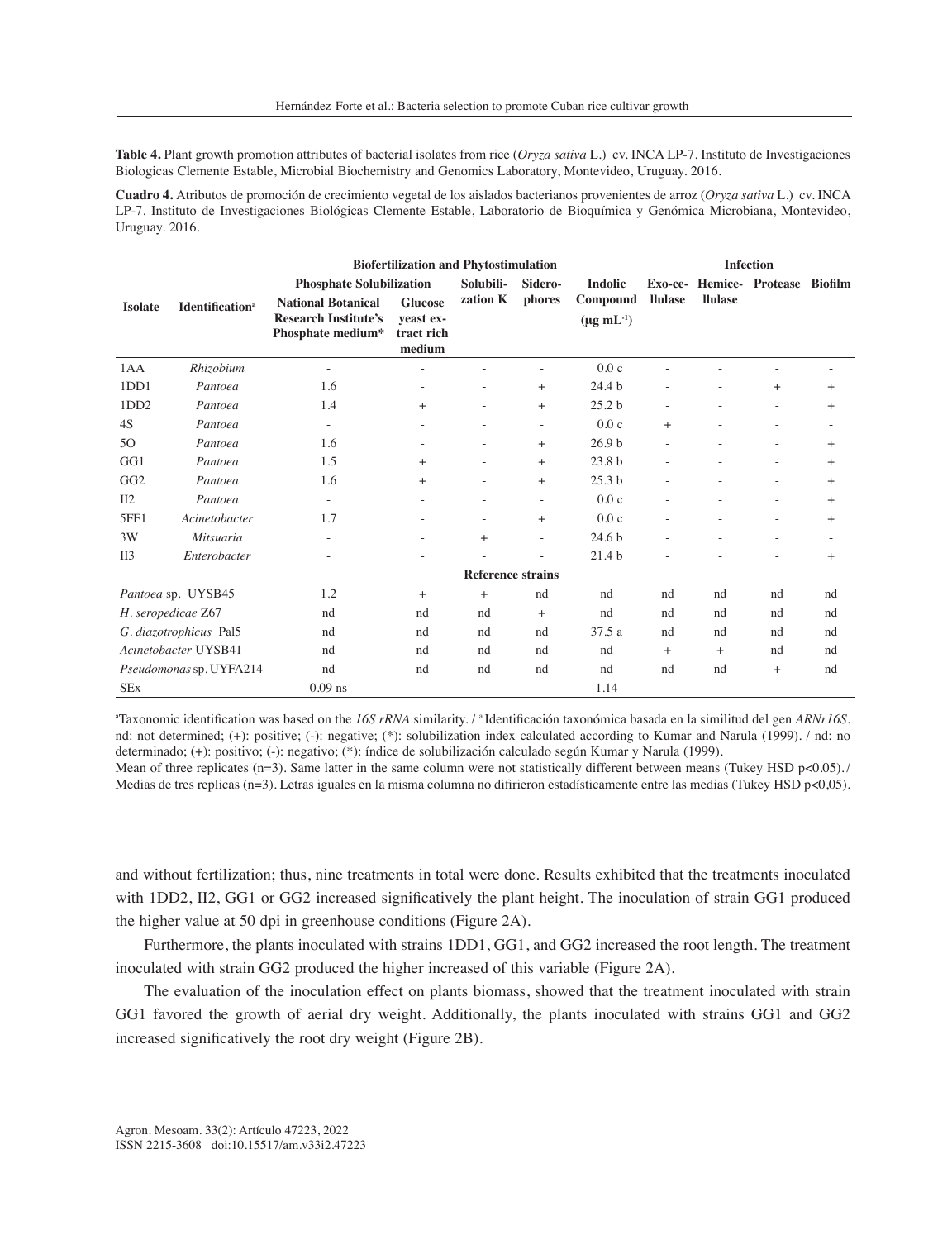

**Figure 2.** Effect of bacterial strains inoculation on rice plants (*Oryza sativa* L.) cv. INCA LP-7 growth under greenhouse conditions. Plant height and root length (A); aerial dry weight and root dry weight (B) 50 days post inoculation (dpi). Instituto Nacional de Ciencias Agricolas, Physiology and Biochemistry Laboratory, Mayabeque, Cuba, 2016.

The control treatment consisted of non-inoculated plants. The reported data are the means  $\pm$  the standard errors (SE) of the mean from ten sample replicates (Tukey HSD p<0.05, n=10).

**Figura 2.** Efecto de la inoculación de cepas bacterianas sobre el crecimiento de plantas de arroz (*Oryza sativa* L.) cv. INCA LP-7, en condiciones de invernadero. Altura de la planta y longitud de la raíz (A); peso seco parte aérea y peso seco de la raíz (B) 50 días después de la inoculación (ddi). Instituto Nacional de Ciencias Agrícolas, Laboratorio de Fisiología y Bioquímica, Mayabeque, Cuba, 2016.

El tratamiento control consistió en plantas no inoculadas. Los datos reportados son las medias ± los errores estándar (ES) de la media provenientes de diez réplicas (Tukey HSD p<0,05; n=10).

# **Discussion**

A group of bacteria with similar cultural characteristics to *Rhizobium* genus was isolated from rice plant cultivar INCA LP-7 rhizosphere. However, before the *16SrRNA* sequencing was determinate that they belonged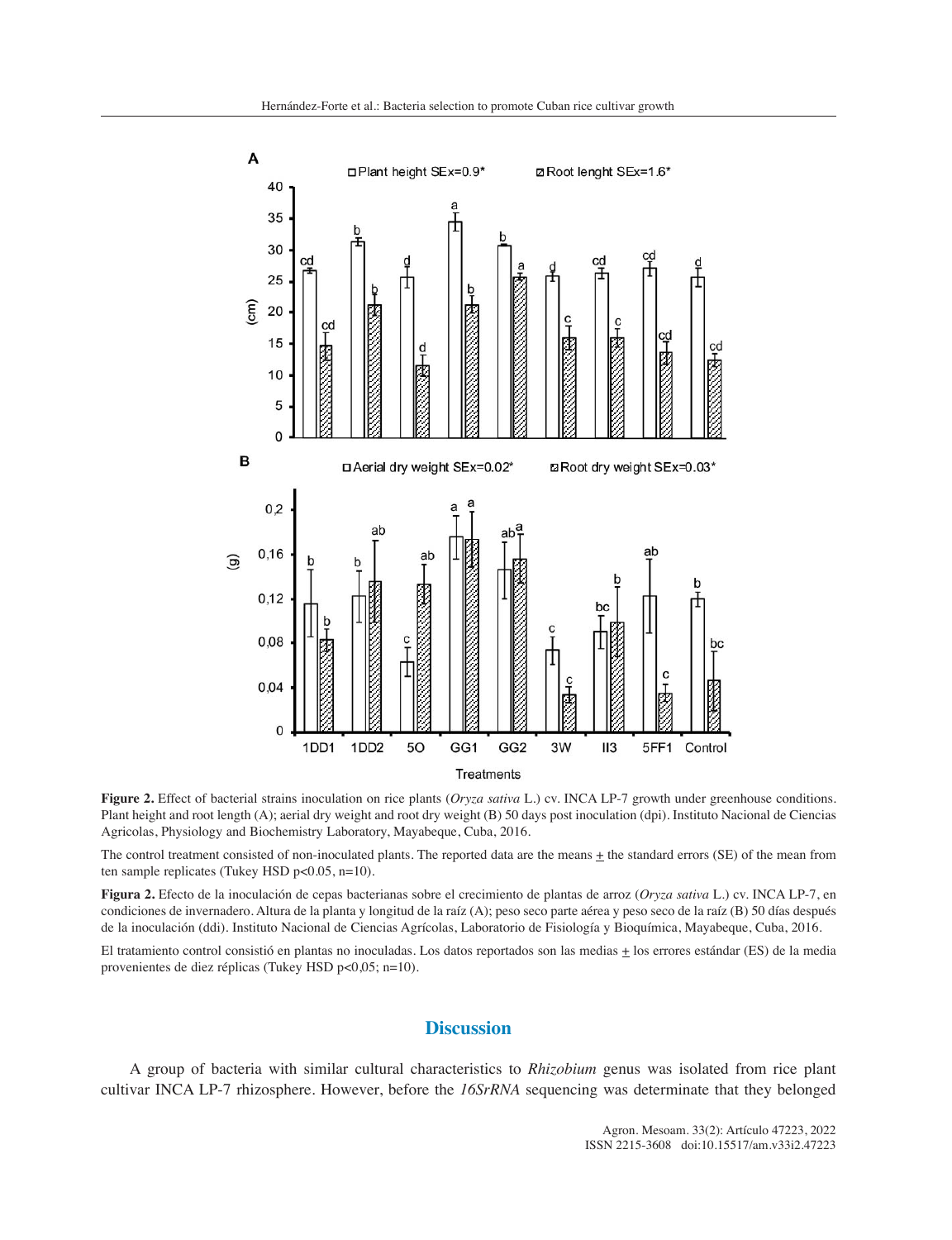to three classes: Alfaproteobacteria (*Rhizobium*), Betaproteobacteria (*Mitsuaria*), and Gammaproteobacteria (*Acinetobacter, Enterobacter* and *Pantoea*). The phenotypic studies can be complemented with molecular tools such as *16S rRNA* sequencing (polyphasic taxonomy) for bacterial identification. This is the first report that studies part of the bacterial community associated to Cuban rice cultivar INCA LP-7.

The flood conditions where the rice plants cultivar INCA LP-7 grew at the isolation moment and the soil acidity could explain the number and diversity of genera identified in this study. Soil moisture is a factor that determines the rhizosphere colonization by soil bacteria (Classen et al., 2015). The fine texture and high clay content of Petroferric Nodule Ferruginous Gleysol soil maintain flooding conditions in rice fields (Hernández-Jiménez et al., 2015). Additionally, is known the negative effect of acidity on the multiplication and viability of soil bacteria, which negatively influence rhizosphere colonization (Bellabarba et al., 2019). Previously, a similar number of bacteria isolated from rice Cuban cultivar (INCA LP-5) was reported in the same soil and similar culture conditions (Hernández Forte & Nápoles García, 2017).

A *Rhizobium* strain was identified for first time associated with rice plants cultivar INCA LP-7. Recent studies showed that rhizobia colonize the rhizosphere of rice plants in countries like Egypt (Yanni & Dazzo, 2015). The *R. alamii* strains that are phylogenetically close to strain 1AA were identified from the rhizosphere of sunflowers (Berge et al., 2009).

Previously, *Enterobacter* genus was identified from Cuban rice cultivar and promotes the crop growth (Hernández-Rodríguez et al., 2016). This is a first report in Cuba that informs the association *Enterobacter-*rice cv. INCA LP-7 and between the genera *Mitsuaria* and *Acinetobacter* with rice plants.

The genus *Pantoea* was another of those associated to rice plants cultivar INCA LP-7. This genus colonizes the rhizosphere of grasses such as rice and sugarcane (Cui et al., 2020; Walitang et al., 2018). In Cuba only one report informed the association *Pantoea*-plants and it was not even with rice but with sugarcane (Fernández et al., 2004). Moreover, *P. dispersa* LMG2603, a specie that formed a well-supported cluster with all the strains belonging to the genus *Pantoea* studied here, colonizes the endosphere and rhizosphere of maize and rice, promoting their growth even with mineral fertilization and salinity condition (Marag & Suman, 2018; Shahzad et al., 2017).

The characterization of rhizospheric strains of rice cultivar INCA LP-7 showed some PGP and interaction traits *in vitro* that allow to select those most promising for crop inoculation. Additionally, it is important the fact that these bacteria were isolated from Gleysol Nodular Ferruginous Petroferric soil. The strains adaptation to chemical and physical characteristics of the soils is important to select promising strains for effectiveness inoculants (Kaminsky et al., 2019). These soils have iron nodules and the calcium phosphates insolubility increases since flood conditions which rice is subjected (Hernández-Jiménez et al., 2015). This edaphic condition justifies searching bacterial strains with potentialities in the phosphate solubilization and siderophores production such as some *Pantoea* and *Enterobacter* strains studied here. The essential role of calcium in the host plant is well known as it produces molecular changes in root cells and act as a signaling agent between the plant and bacteria (Groth et al., 2010). Recent studies demonstrate an increase in phosphorous and iron in the plant inoculated with *Pantoea* and *Enterobacter* (Ferreira et al., 2019; Jiang et al., 2019).

Potassium is another essential element for rice growth since the plant uptake K in larger amounts compared to N and P (Islam & Muttaleb, 2016). However, the amount of soluble potassium in soils is usually very low such as Gleysol Nodular Ferruginous Petroferric soil (Hernández-Jiménez et al., 2015). Recent research shows that the inoculation with potassium solubilizing *Acinetobacter* spp. enhances the absorption of this element by rice plants (Bakhshandeh et al., 2017). This could be the case of the *Acinetobacter* sp. 3W strain associated to rice cultivar INCA LP-7.

The indole compounds production by *Pantoea*, *Acinetobacter*, and *Mitsuaria* strains was demonstrated in this investigation in medium with tryptophan. This amino acid induces the indole compounds production such as indol acetic acid, which has auxin activity in plants and promotes their growth (Fang et al., 2019). In legumes, for example, some auxins are related with regulator genes of infection process and the nodule organogenesis (Liu et al., 2018).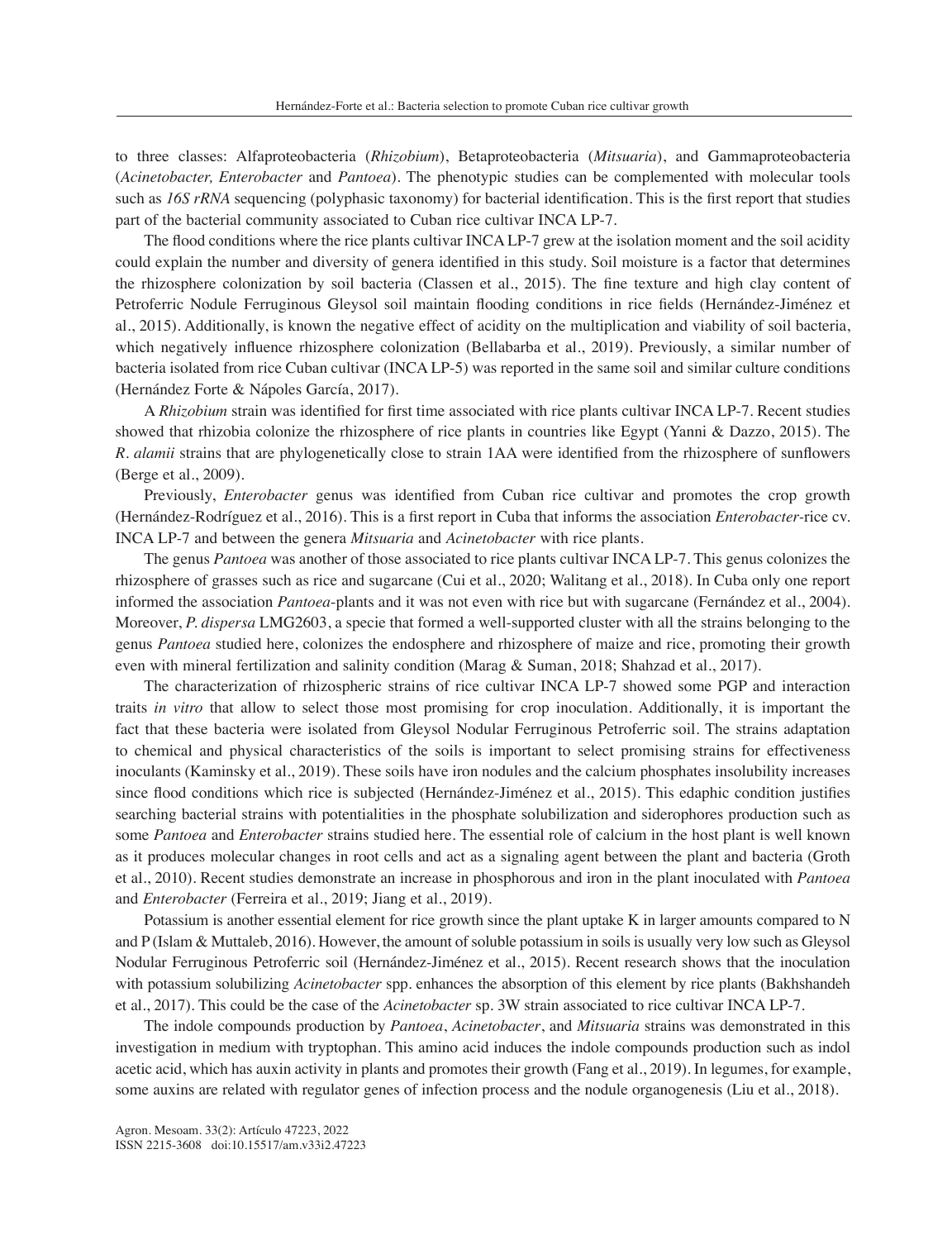Microbial hydrolytic enzymes have been studied as they constitute mechanisms that enable plant colonization and present antagonistic activity against phytopathogenic fungi. The endoglucanases and proteases produced by *Pantoea, Mitsuaria*, and *Enterobacter,* studied here, were reported previously (Das et al., 2017; Fan et al., 2016). These enzymes degrade the fungi cell wall, decreasing their populations in the soil and damaging effects on the plant (Jayasekara & Ratnayake, 2019; Rajeswari & Kapoor, 2017).

The biofilm formation is another mechanism used by PGPB for plant colonization, it is a strategy to enhance the plant-bacteria interaction and are resistance structures against microbial antibody, aggressive substance from plants and abiotic factors such as ultraviolet light, osmotic stress and pH changes (Das et al., 2017; Paula et al., 2020). The crystal violet method showed biofilm formation in polystyrene plates with inoculants of *Pantoea, Mitsuaria*, and *Enterobacter,* which could represent a potentiality of these bacteria to colonize the rice plant and survive under stress conditions.

The characterization of rhizospheric strains from rice plants cultivar INCA LP-7 allowed selecting some as the most promising for inoculation tests under greenhouse conditions. The *Pantoea* sp. strains promoted the plant height, root length and dry weight. Previously, these beneficial effects were demonstrated when rice plant inoculated with *P. ananatis* and *P. dispersa* promoted the grass growth, enhanced the formation of root hairs and gravitropic response of root (Megías et al., 2016; Shahzad et al., 2017).

In Cuba, there are previous works about PGPB inoculation to promote rice growth and the genera *Azospirillum*, *Herbaspirillum* and *Enterobacter* have been used. The inoculation of *Azospirillum* increases the plant height and aerial dry weight by 21.8 and 102.1 %, respectively, and allows reducing the nitrogen fertilization by 33 % (García et al., 2010; Velazco & Castro, 1999). Additionally, the inoculation of one Cuban rice variety (J-104) with *Herbaspirillum* increases the total nitrogen content in grains (Rives et al., 2007). More recent works show that rice inoculation with *Enterobacter* promotes the crop growth (Hernández-Rodríguez et al, 2016). However, the positive effect of *Pantoea* inoculation on Cuban rice cultivars had never been proven before. This is the first report in the country that shows the beneficial effect of *Pantoea* inoculation to promote rice growth.

Phytostimulation by indole compounds production and increase nutrients availability by phosphates solubilizing and siderophores production are some of the mechanisms used by *Pantoea* to promote the rice and wheat growth (Gholamalizadeh et al., 2017; Tahir et al., 2020). The biofilms formation enhances the rhizosphere colonization and beneficial effects of microbial metabolites on the plant growth (Ansari & Ahmad, 2018). These mechanisms were identified in *Pantoea* strains GG1 and GG2 that promoted the rice cultivar INCA LP-7 growth.

# **Conclusions**

For first time in Cuba the genera *Pantoea*, *Acinetobacter*, and *Mitsuaria* are reported associated with rice, and *Rhizobium* and *Enterobacter* are informed as rhizospheric bacteria of plant rice cultivar INCA LP-7. These genera show some PGP traits and promote the rice growth. *Pantoea* sp. GG1 and *Pantoea* sp. GG2 are the most promising strains for inoculation of rice cultivar INCA LP-7.

# **Acknowledgements**

The authors would like to thank Lázaro Alberto Maqueira and Osmany Roján Herrera from Scientific and Technological Unit Los Palacios, Pinar del Río, Cuba, for their valuable contribution to obtaining the results of this research.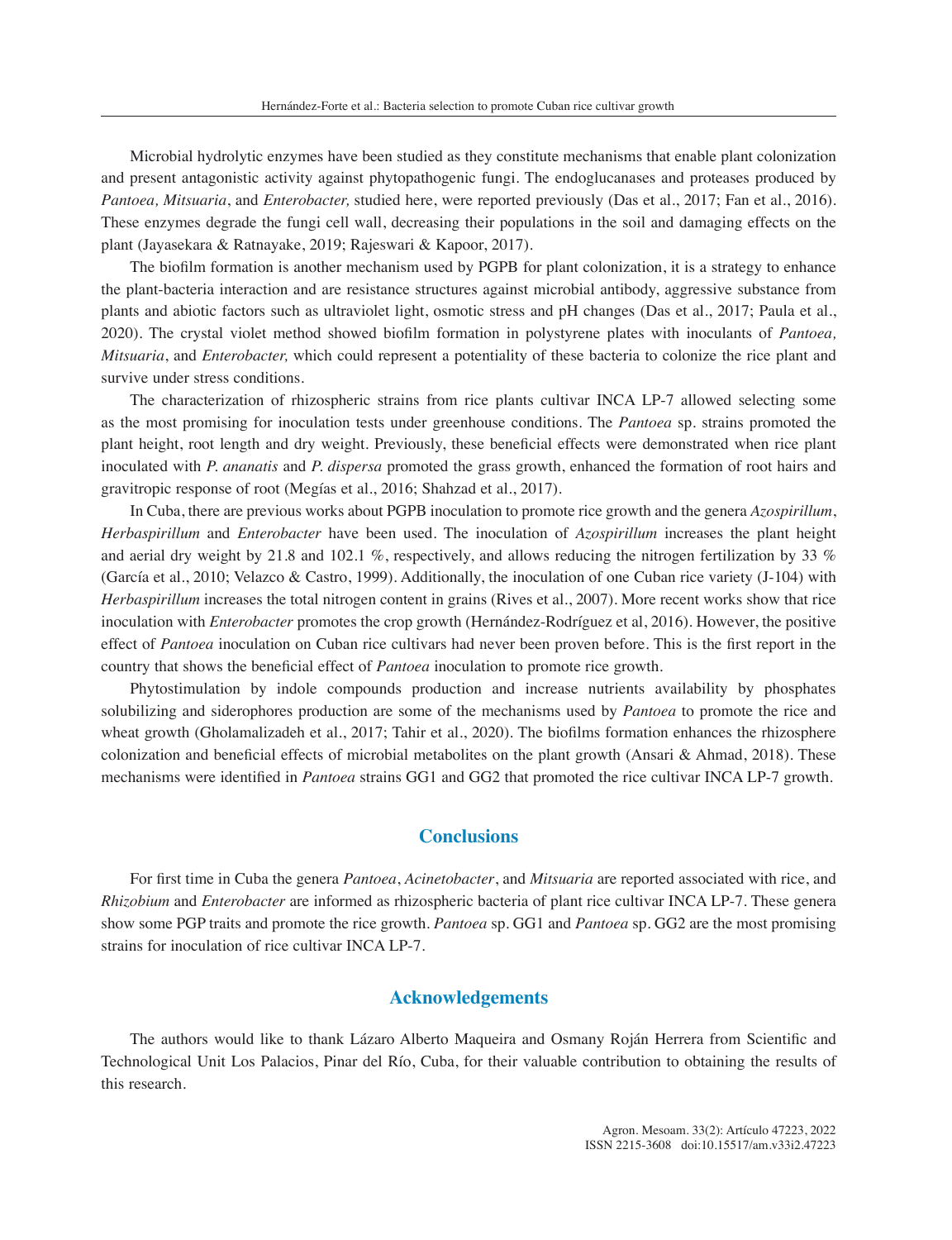# **References**

- Ansari, F. A., & Ahmad, I. (2018). Biofilm development, plant growth promoting traits and rhizosphere colonization by *Pseudomonas entomophila* FAP1: a promising PGPR. *Advances in Microbiology, 8*(3), 235–251. https://doi. org/10.4236/aim.2018.83016
- Bakhshandeh, E., Pirdashti, H., & Lendeh, K. S. (2017). Phosphate and potassium-solubilizing bacteria effect on the growth of rice. *Ecological Engineering, 103*(part A), 164–169. https://doi.org/10.1016/j.ecoleng.2017.03.008
- Bellabarba, A., Fagorzi, C., DiCenzo, G. C., Pini, F., Viti, C., & Checcucci. A. (2019). Deciphering the symbiotic plant microbiome: Translating the most recent discoveries on rhizobia for the improvement of agricultural practices in metalcontaminated and high saline lands. *Agronomy, 9*(9), 529–550. https://doi.org/10.3390/agronomy9090529
- Berge, O., Lodhi, A., Brandelet, G., Santaella, C., Roncato, M. A., Christen, R., Heulin, T., & Achouak, W. (2009). *Rhizobium alamii* sp. nov., an exopolysaccharide-producing species isolated from legume and non-legume rhizospheres. *International Journal of Systematic and Evolutionary Microbiology, 59*(2), 367–372. https://doi.org/10.1099/ ijs.0.000521-0
- Classen, A. T., Sundqvist, M. K., Henning, J. A., Newman, G. S., Moore, J. A. M., Cregger, M. A., Moorhead, L. C., & Patterson, C. M. (2015). Direct and indirect effects of climate change on soil microbial and soil microbial-plant interactions: what lies ahead? *Ecosphere, 6*(8), 1–21. https://doi.org/10.1890/ES15-00217.1
- Cui, D., Huang, M. T., Hu, C. Y., Su, J. B., Lin, L. H., Javed, T., Deng, Z. H., & Gao, S. J. (2020). First report of *Pantoea stewartii* subsp. *stewartii* causing bacterial leaf wilt of sugarcane in China. *Plant Disease, 105*(41), 1990–1990. https://doi.org/10.1094/PDIS-09-20-2015-PDN
- Das, K., Rajawat, M. V. S., Saxena, A. K., & Prasanna, R. (2017). Development of *Mesorhizobium ciceri*-based biofilms and analyses of their antifungal and plant growth promoting activity in chickpea challenged by Fusarium wilt. Indian *Journal of Microbiology, 57*(1), 48–59. https://doi.org/10.1007/s12088-016-0610-8
- de los Santos, M. C., Taulé, C., Mareque, C., Beracochea, M., & Battistoni, F. (2015). Identification and characterization of the part of the bacterial community associated with field-grown tall fescue (*Festuca arundinacea*) cv. SFRO Don Tomás in Uruguay. *Annals of Microbiology, 66*, 329–342. https://doi.org/10.1007/s13213-015-1113-2
- Fahad, S., Adnan, M., Noor, M., Arif, M., Alam, M., Ali Khan, I., Ullah, H., Wahid, F., Mian, I. A., Jamal, Y., Basir, A., Hassan, S., Saud, S., Riaz, A. M., Wu, Ch., Khan, M. A., & Wang, D. (2019). Major constraints for global rice production. In M. Hasanuzzaman, M. Fujita, K. Nahar, & J. K. Biswas (Eds.), *Major Constraints for Global Rice Production. Advances in rice research for abiotic stress tolerance* (Chapter 1, pp. 1–22). Woodhead Publishing. https://doi. org/10.1016/B978-0-12-814332-2.00001-0
- Fan, X., Cai, K., Wen, F., & Cai, Y. (2016). Effects of silicon on morphology, ultrastructure and exudates of rice root under heavy metal stress. *Acta Physiologiae Plantarum, 38*, Article 197. https://doi.org/10.1007/s11738-016-2221-8
- Fang, K., Wang, Y. Z., & Zhang, H. B. (2019). Differential effects of plant growth-promoting bacteria on invasive and native plants. *South African Journal of Botany, 124*, 94–101. https://doi.org/10.1016/j.sajb.2019.04.007
- Fernández, L., Ortega, E., Kleiner, D., Ortega-Rodés, P., Rodes, R., & Dong, Z. (2004). A putative new endophytic nitrogenfixing bacterium *Pantoea* sp. from sugarcane. *Journal of Applied Microbiology, 97*(3), 504–511. https://doi. org/10.1111/j.1365-2672.2004.02329.x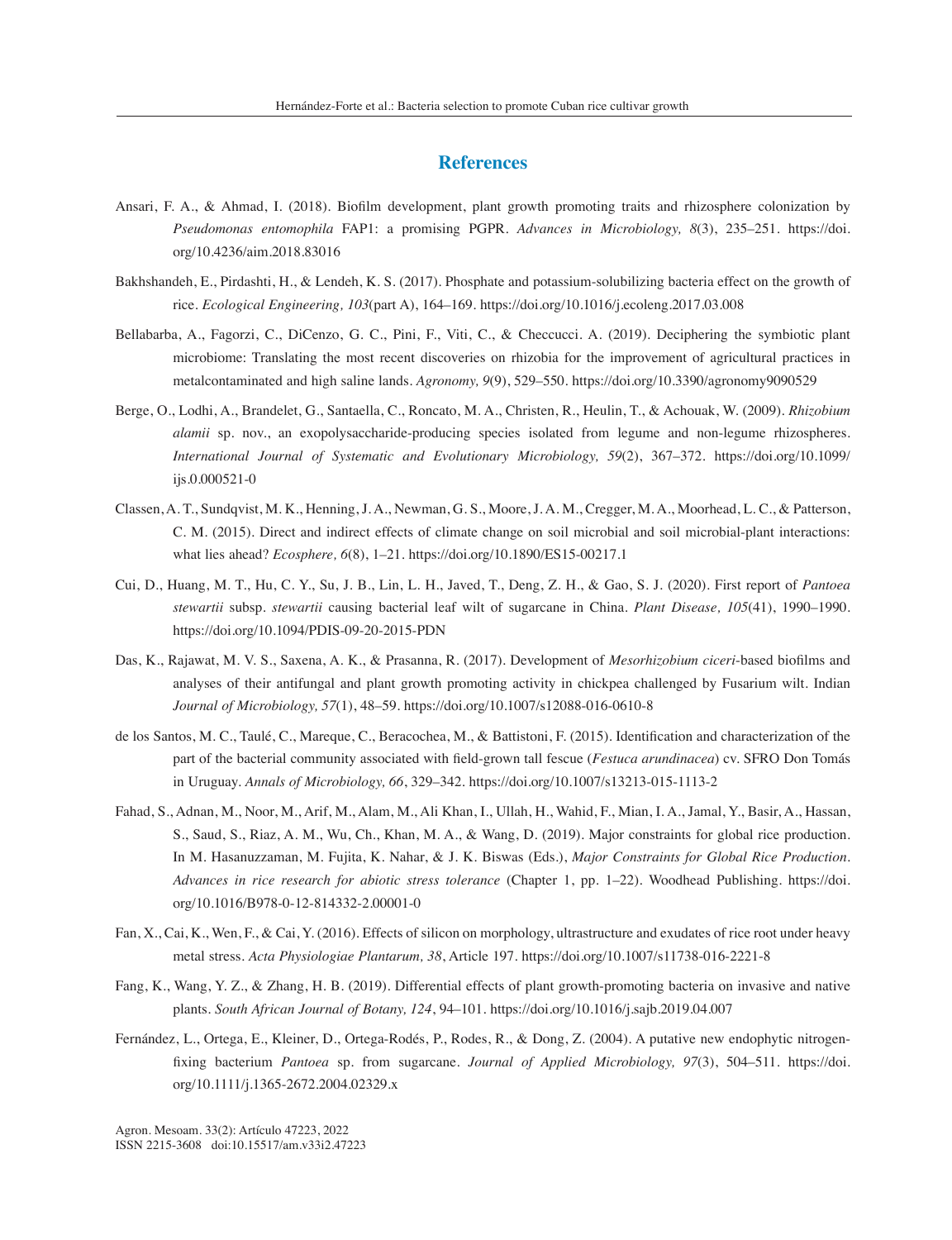- Ferreira, C. M., Vilas-Boas, Â., Sousa, C. A., Soares, H. M., & Soares, E. V. (2019). Comparison of five bacterial strains producing siderophores with ability to chelate iron under alkaline conditions. *AMB Express, 9*, Article 78. https://doi. org/10.1186/s13568-019-0796-3
- Food and Agriculture Organization. (2019). *Food outlook biannual report on global food markets*. Retrieved January 22, 2021, from http://www.fao.org/economic/est/est-commodities/oilcrops/oilcrop-policies/en/
- Gandhi, A., & Muralidharan, G. (2016). Assessment of zinc solubilizing potentiality of Acinetobacter sp. isolated from rice rhizosphere. *European Journal of Soil Biology, 76*, 1–8. https://doi.org/10.1016/j.ejsobi.2016.06.006
- García, J. C., Hernández, A., Acebo, Y., & Rives, N. (2008). Obtención de un nuevo método de desinfección de semillas de arroz. *Cultivos Tropicales, 29*, 55–59.
- García, F., Muñoz, H., Carreño, C., & Mendoza, G. (2010). Caracterización de cepas nativas de *Azospirillum* spp. y su efecto en el desarrollo de *Oryza sativa* L. en Lambayeque. *Scientia Agropecuaria, 1*(2), 107–116. https://doi.org/10.17268/ sci.agropecu.2010.02.01
- Gholamalizadeh, R., Khodakaramian, G., & Ebadi, A. A. (2017). Assessment of rice associated bacterial ability to enhance rice seed germination and rice growth promotion. *Brazilian Archives of Biology and Technology, 60*, Article e17160410. https://doi.org/10.1590/1678-4324-2017160410
- Gómez Padilla, E., Ruiz-Díez, B., Fajardo, S., Eichler-Loebermann, B., Samson, R., van Damme, P., López R., & Fernández-Pascual, M. (2017). Caracterización de rizobios aislados de nódulos de frijol Caupí, en suelos salinos de Cuba. *Cultivos Tropicales, 38*(4), 39–49.
- Groth, M., Takeda, N., Perry, J., Uchida, H., Dräxl, S., Brachmann, A., Sato S., Tabata, S, Kawaguchi M., Wang T. L., & Parniske, M. (2010). NENA, a Lotus japonicus homolog of Sec13, is required for rhizodermal infection by arbuscular mycorrhiza fungi and rhizobia but dispensable for cortical endosymbiotic development. *Plant Cell, 22*(7), 2509–2526. https://doi.org/10.1105/tpc.109.069807
- Heracle BioSoft SRL. (2020). *Automatic DNA sequence assembler* [Data set]. http://www.dnabaser.com/
- Hernández Forte, I., & Nápoles García, M. C. (2017). Rizobios residentes en la rizosfera de plantas de arroz (*Oryza sativa* L.) cultivar INCA LP-5. *Cultivos Tropicales, 38*(1), 39–49.
- Hernández-Jiménez, A., Pérez-Jiménez, J. M., Bosch-Infante, D., & Castro Speck, N. (2015). *Clasificación de los suelos de Cuba*. Ediciones INCA.
- Hernández-Rodríguez, A., Rives-Rodríguez, N., Díaz de la Osa, A., de la Fe-Pérez, Y., Pijeira-Fernández, G., & Divan-Baldani, V. L. (2016). Caracterización de bacterias diazotróficas asociativas con actividad promotora del crecimiento vegetal en *Oryza sativa* L. *Revista Cubana de Ciencias Biológicas, 5*(2), 1–9. http://www.rccb.uh.cu/index.php/RCCB/article/ view/157/266
- Islam, A., & Muttaleb, A. (2016). Effect of potassium fertilization on yield and potassium nutrition of boro rice in a wetland ecosystem of Bangladesh. *Archives of Agronomy and Soil Science, 62*(11), 1530–1540. https://doi.org/10.1080/2474 9508.2017.1361145
- Jayasekara, S., & Ratnayake, R. (2019). Microbial cellulases: an overview and applications. In A. Rodríguez Pascual, & M. E. Eugenio Martin (Eds.), *Cellulose*. IntechOpen. https://doi.org/10.5772/intechopen.84531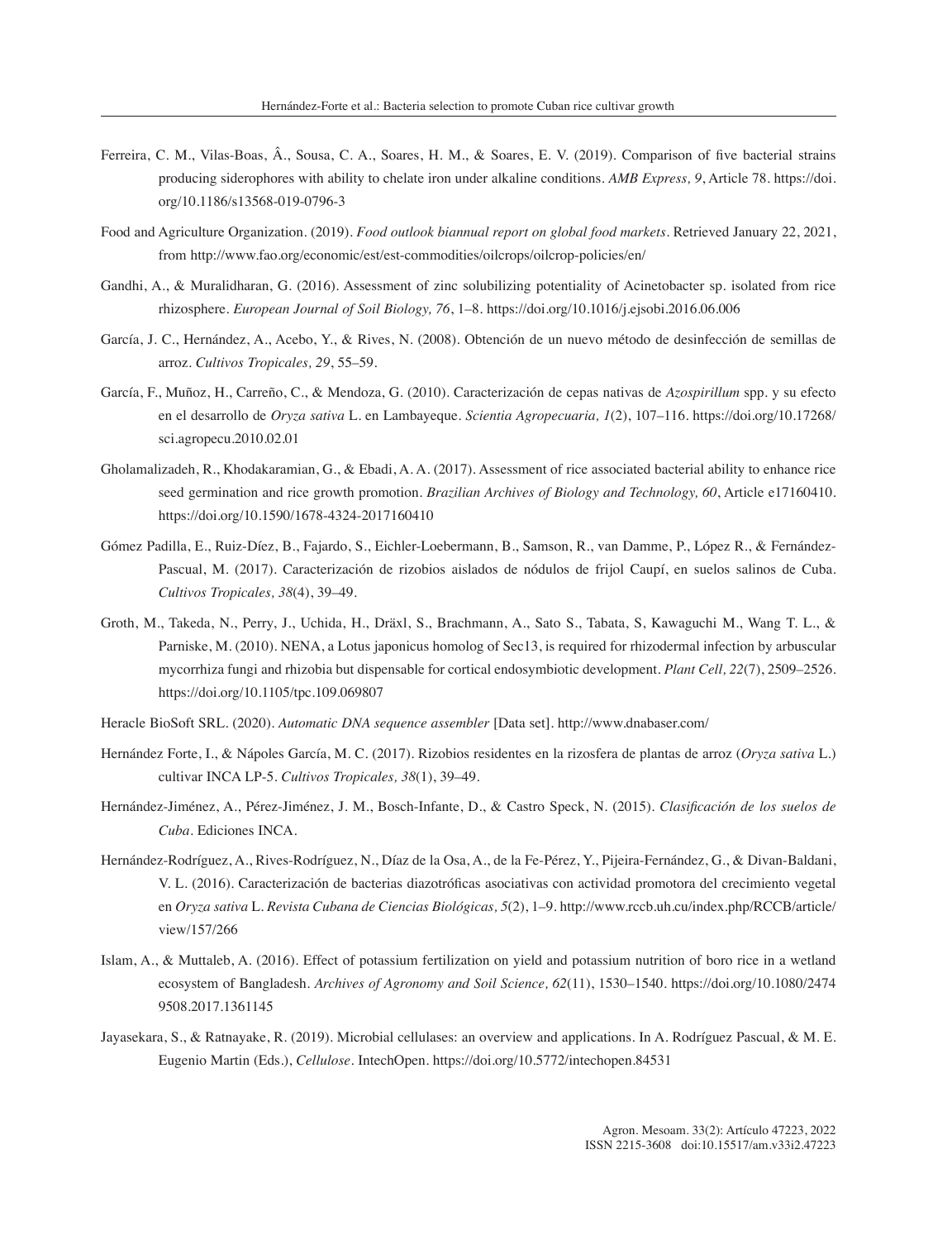- Jiang, Z., Zhang, X., Wang, Z., Cao, B., Deng, S., Bi, M., & Zang, Y. (2019). Enhanced biodegradation of atrazine by *Arthrobacter* sp. DNS10 during co-culture with a P solubilizing bacteria: *Enterobacter* sp. P1. *Ecotoxicology Environmental Safety, 172*, 159–166. https://doi.org/10.1016/j.ecoenv.2019.01.070
- Kaminsky, L. M., Trexler, R. V., Malik, R. J., Hockett, K. L., & Bell, T. H. (2019). The inherent conflicts in developing soil microbial inoculants. *Trends in Biotechnology, 37*(2), 140–151. https://doi.org/10.1016/j.tibtech.2018.11.011
- Kim, S. J., Lee, C. M., Han, B. R., Kim, M. Y., Yeo, Y. S., Yoon, S. H., Koo, B. S., & Jun, H. K. (2008). Characterization of a gene encoding cellulase from uncultured soil bacteria. *FEMS Microbiology Letters, 282*(1), 44–51. https://doi. org/10.1111/j.1574-6968.2008.01097.x
- Kumar, S., Stecher, G., Li, M., Knyaz, C., & Tamura, K. (2018). MEGA X: Molecular evolutionary genetics analysis across computing platforms. *Molecular Biology and Evolution, 35*(6), 1547–1549. https://doi.org/10.1093/molbev/msy096
- Liu, H., Zhang, C., Yang, J., Yu, N., & Wang, E. (2018). Hormone modulation of legume-rhizobial symbiosis. *Journal of Integrative Plant Biology, 60*(8), 632–648. https://doi.org/10.1111/jipb.12653
- Mahato, S., & Kafle, A. (2018). Comparative study of Azotobacter with or without other fertilizers on growth and yield of wheat in Western hills of Nepal. *Annals of Agrarian Science, 16*(3), 250–256. https://doi.org/10.1016/j.aasci.2018.04.004
- Marag, P. S., & Suman, A. (2018). Growth stage and tissue specific colonization of endophytic bacteria having plant growth promoting traits in hybrid and composite maize (*Zea mays* L.). *Microbiological Research, 214*, 101–113. https://doi. org/10.1016/j.micres.2018.05.016
- Mareque, C., Taulé, C., Beracochea, M., & Battistoni, F. (2015). Isolation, characterization and plant growth promotion effects of putative bacterial endophytes associated with sweet sorghum (*Sorghum bicolor* (L) Moench). *Annals of Microbiology, 65*(2), 1057–1067. https://doi.org/10.1007/s13213-014-0951-7
- Martínez-Rosales, C., & Castro-Sowinski, S. (2011). Antartic bacterial isolates that produce cold-active extracellular proteases at low temperature but are active and stable at high temperature. *Polar Reserch, 30*(1), 7123–7131. https://doi. org/10.3402/polar.v30i0.7123
- Megías, E., Megías, M., Ollero, F.J., & Hungria, M. (2016). Draft genome sequence of Pantoea ananatis strain AMG521, a rice plant growth-promoting bacterial endophyte isolated from the Guadalquivir marshes in southern Spain. *Genome Announcements, 4*(1), Article e01681-15. https://doi.org/10.1128/genomeA.01681-15
- Paula, A. J., Hwang, G., & Koo, H. (2020). Dynamics of bacterial population growth in biofilms resemble spatial and structural aspects of urbanization. *Nature Commun, 11*(1), Article 1354. https://doi.org/10.1038/s41467-020-15165-4
- Peeters, E., Nelis, H. J., & Coenye, T. (2008). Comparison of multiple methods for quantification of microbial biofilms grown in microtiter plates. *Journal of Microbiological Methods, 72*(2), 157–165. https://doi.org/10.1016/j.mimet.2007.11.010
- Pérez, N. J., González Cepero, M. C., Cristo Valdés, E., Díaz Solís, S. H., Díaz Valdés, E. C., & Blanco Reinoso, G. (2015). *Cultivares cubanos de arroz*. GeoTech. http://repositorio.geotech.cu/jspui/bitstream/1234/1477/1/Cultivares%20 cubanos%20de%20arroz.pdf
- Rajeswari, P., & Kapoor, R. (2017). Combined application of different species of *Trichoderma* and *Pseudomonas fluorescens*  on the cellulolytic enzymes of *Fusarium oxysporum* for the control of *Fusarium* Wilt diseasei *Arachis hypogaea*. L. *Bioscience Biotechnology Research Asia, 14*(3), 1169–1176. https://doi.org/10.13005/bbra/2557
- Rives, N., Acebo, Y., & Hernández, A. (2007). Bacterias promotoras del crecimiento vegetal en el cultivo del arroz (*Oryza sativa*  L.). Perspectivas de su uso en Cuba. *Cultivos Tropicales, 28*(2), 29–38.